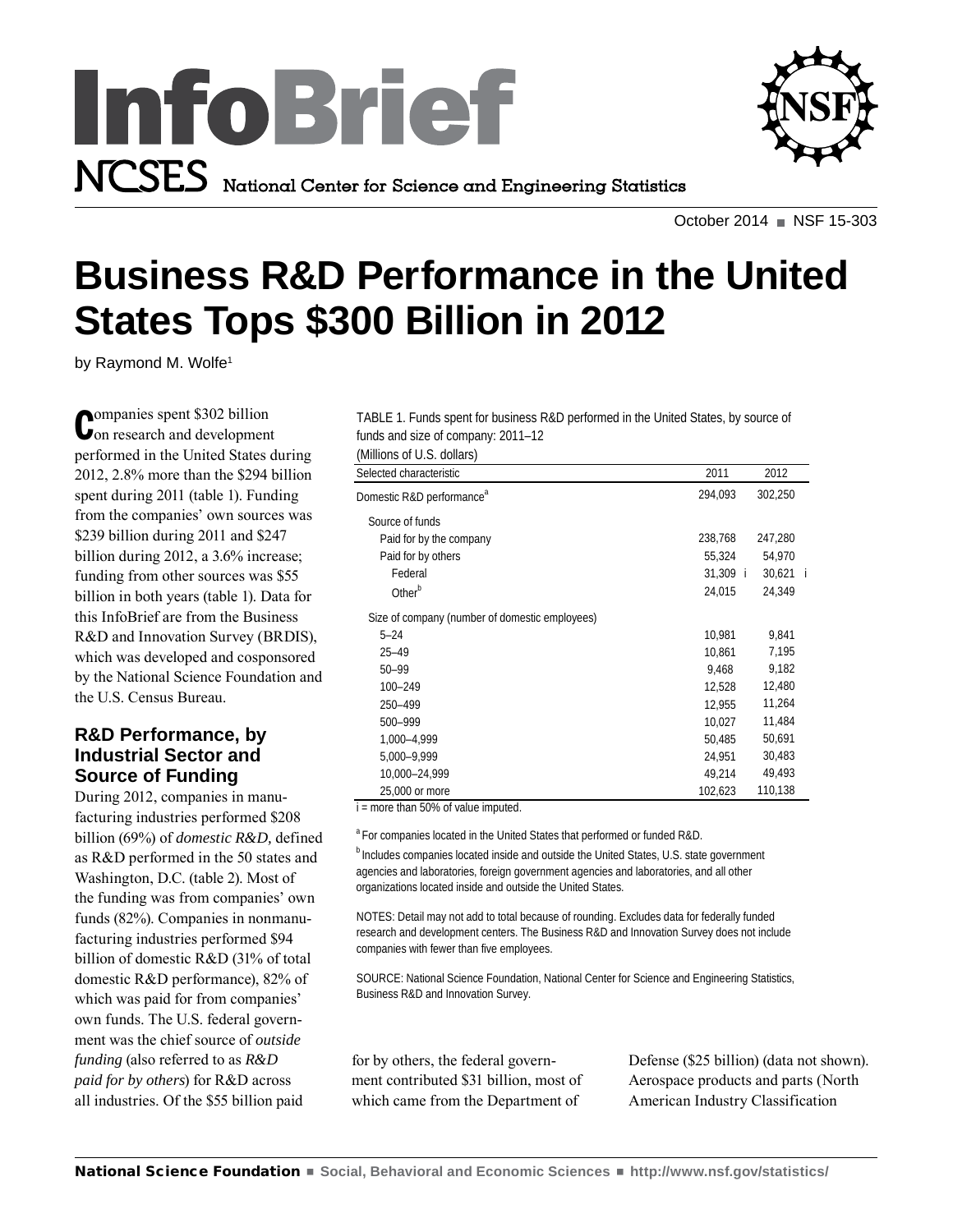| TABLE 2. Funds spent for business R&D performed in the United States, by source of funds and selected industry: 2011 and 2012 |  |
|-------------------------------------------------------------------------------------------------------------------------------|--|
| (Millions of U.S. dollars)                                                                                                    |  |

|                                                      |            | Paid for by others |            |                   |          |                      |                            |  |
|------------------------------------------------------|------------|--------------------|------------|-------------------|----------|----------------------|----------------------------|--|
|                                                      |            | Paid for by        |            |                   |          | Companies            | All other                  |  |
| Industry and NAICS code                              | All R&D    | the company        | Total      | Federal           | Domestic | Foreign <sup>a</sup> | organizations <sup>b</sup> |  |
|                                                      |            |                    |            | 2011              |          |                      |                            |  |
| All industries, $21-33$ , $42-81$ <sup>c</sup>       | 294,093    | 238,768            | 55,324     | 31,309 i 11,124   |          | 12,007               | 884                        |  |
| Manufacturing industries, 31-33                      | 201,361    | 163,340            | 38,021     | 24,698 i          | 4,196    | 8,870                | 257                        |  |
| Chemicals, 325                                       | 55,324     | 49,988             | 5,337      | 110               | 1,320    | 3,867                | 40                         |  |
| Pharmaceuticals and medicines, 3254                  | 45,949     | 41,111             | 4,838      | 52                | 1,285    | 3,474                | 27                         |  |
| Other 325                                            | 9,375      | 8,877              | 499        | 58                | 35       | 393                  | 13                         |  |
| Machinery, 333                                       | 14,709     | 13,578             | 1,131      | 522               | 423      | D                    | D                          |  |
| Computer and electronic products, 334                | 62,704     | 53,664             | 9,040      | 5,161             | 1,087    | 2,726                | 66                         |  |
| Electrical equipment, appliance, and components, 335 | 3,595      | 3,417              | 178        | 76                | 24       | 74                   | 4                          |  |
| Transportation equipment, 336                        | 40,880     | 20,275             | 20,605 i   | D                 | 1,086    | D                    | D                          |  |
| Automobiles, trailers, and parts, 3361-63            | D          | 11,737             | D          | D                 | D        | $\mathsf D$          | D                          |  |
| Aerospace products and parts, 3364                   | 26,054     | 7,585              | 18,469     | 17,806 i          | 592      | D                    | D                          |  |
| Other 336                                            | D          | D                  | D          | D                 | D        | D                    | D                          |  |
| Manufacturing nec, other 31-33                       | 24,149     | 22,418             | 1,730      | D                 | 256      | D                    | D                          |  |
| Nonmanufacturing industries, 21-23, 42-81            | 92,731     | 75,428             | 17,303     | 6,611             | 6,928    | 3,138                | 626                        |  |
| Information, 51                                      | 41,865     | 41,014             | 851        | D                 | 321      | D                    | D                          |  |
| Software publishers, 5112                            | 27,965     | 27,280             | 685        | 136               | D        | D                    | D                          |  |
| Other 51                                             | 13,900     | 13,734             | 166        | D                 | D        | D                    | D                          |  |
| Finance and insurance, 52                            | 3,457      | 3,310              | 146        | 0                 | 145      |                      | $\mathbf{0}$               |  |
| Professional, scientific, and technical services, 54 | 38,219     | 23,368             | 14,851     | 5,848             | 6,227    | 2,213                | 563                        |  |
| Computer systems design and related services, 5415   | 13,259     | 11,706             | 1,553      | 598               | 626      | 209                  | 120                        |  |
| Scientific R&D services, 5417                        | 15,301     | 6,170              | 9,131      | 3,226             | 3,834    | 1,833                | 238                        |  |
| Other 54                                             | 9,659      | 5,492              | 4,167      | 2,024             | 1,767    | 171                  | 205                        |  |
| Nonmanufacturing nec, other 21-23, 42-81             | 9,190      | 7,736              | 1,455      | D                 | 235      | D                    | D                          |  |
|                                                      |            |                    |            | 2012              |          |                      |                            |  |
| All industries, 21-33, 42-81 <sup>c</sup>            | 302,250    | 247,280            | 54,970     | 30,621 i          | 11,624   | 12,093               | 632                        |  |
| Manufacturing industries, 31-33                      | 208,415    | 170,197            | 38,218     | 24,059 i          | 4,553    | 9,320                | 286                        |  |
| Chemicals, 325                                       | 57,225     | 50,867             | 6,359      | 369 i             | 1,374    | 4,605                | 11                         |  |
| Pharmaceuticals and medicines, 3254                  | 48,146     | 42,594             | 5,552      | 57                | 1,337    | 4,153                | 5                          |  |
| Other 325                                            | 9,079      | 8,273              | 807        | 312               | 37       | 452                  | 6                          |  |
| Machinery, 333                                       | 14,254     | 13,294             | 960        | 385               | 278      | 192                  | 105                        |  |
| Computer and electronic products, 334                | 65,068     | 56,677             | 8,391      | 4,852             | 1,248    | 2,167                | 124                        |  |
| Electrical equipment, appliance, and components, 335 | 3,087      | 2,900              | 187        | 44 i              | 10 i     | 132                  | $\mathbf{1}$               |  |
| Transportation equipment, 336                        | 42,305     | 21,344             | 20,961 i   | 18,268 i          | 1,312    | 1,359                | 22                         |  |
| Automobiles, trailers, and parts, 3361-63            | D          | 13,191             | D          | D                 | 558 i    | D                    | D                          |  |
| Aerospace products and parts, 3364                   | 24,817     | 7,140              |            | 17,677 i 16,895 i | 749      | D                    | D                          |  |
| Other 336                                            | D          | 1,013              | D          | D                 | 5        | D                    | D                          |  |
| Manufacturing nec, other 31-33                       | 26,476     | 25,115             | 1,360      | 141               | 331      | 865                  | 23                         |  |
| Nonmanufacturing industries, 21-23, 42-81            | 93,835     | 77,083             | 16,752     | 6,562             | 7,071    | 2,773                | 346                        |  |
| Information, 51                                      | 46,805     | 45,851             | 954        | 142               | 351      | 419                  | 42                         |  |
| Software publishers, 5112                            | 28,745     | 28,012             | 733        | 103               | 256      | 367                  | 7                          |  |
| Other 51                                             | 18,060     | 17,839             | 221        | 39                | 95       | 52                   | 35                         |  |
| Finance and insurance, 52                            | 3,519      | 3,507              | 12         | $\boldsymbol{0}$  | 11       |                      | $\boldsymbol{0}$           |  |
| Professional, scientific, and technical services, 54 | 34,309     | 20,166             | 14,143     | 5,606             | 6,333    | 2<br>1,947           | 257                        |  |
| Computer systems design and related services, 5415   | $11,251$ i | 9,163              | 2,088<br>Ť | 1,449             | 435 i    | 180                  | 24                         |  |
| Scientific R&D services, 5417                        | 16,544     | 6,788              | 9,756      | 2,596             | 5,512    | 1,540                | 108                        |  |
| Other 54                                             | 6,514      | 4,215              | 2,299      | 1,561             | 386      | 227                  | 125                        |  |
| Nonmanufacturing nec, other 21-23, 42-81             | 9,202      | 7,559              | 1,643      | 814               | 376      | 405                  | 48                         |  |
|                                                      |            |                    |            |                   |          |                      |                            |  |

D = suppressed to avoid disclosure of confidential information; i = more than 50% of value imputed.

NAICS = North American Industry Classification System; nec = not elsewhere classified.

<sup>a</sup> Includes foreign parent companies of U.S. subsidiaries.

**b** Includes U.S. state government agencies and laboratories, foreign agencies and laboratories, and all other organizations located inside and outside the United States. <sup>c</sup> Includes companies located in the United States that performed or funded R&D.

NOTES: Detail may not add to total because of rounding. Industry classification was based on dominant business code for domestic R&D performance, where available. For companies that did not report business codes, the classification used for sampling was assigned. Excludes data for federally funded research and development centers.

SOURCE: National Science Foundation, National Center for Science and Engineering Statistics, Business R&D and Innovation Survey.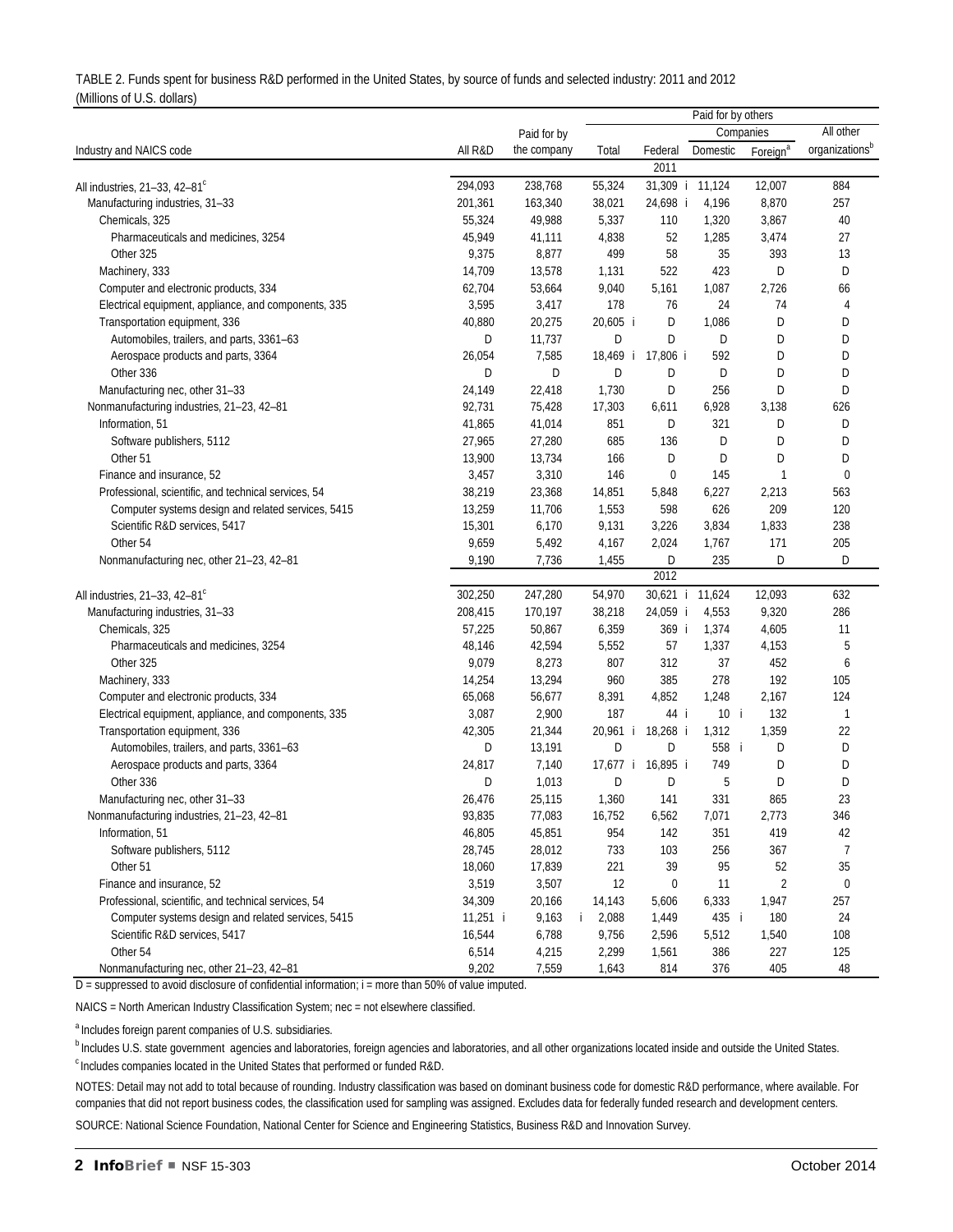System [NAICS] code 3364), professional, scientific, and technical services (NAICS 54), and computer and electronic products (NAICS 334) received 89% of federal government R&D funding. Next among outside funders were foreign companies (\$12 billion), including foreign parent companies of U.S. subsidiaries, and other U.S. companies (\$11 billion) (table 2) (see "Survey Information and Data Availability" for information on industry classification).

### **Sales, R&D Intensity, and Employment of R&D Performers**

U.S. companies that performed or funded R&D reported domestic net sales of \$9 trillion in 2012 (table 3).<sup>2</sup> For all industries, the *R&D intensity* (ratio of domestic R&D performance to domestic net sales) was 3.3%; for manufacturers, 3.8%; and for nonmanufacturers, 2.5%. Manufacturing industries with high levels of R&D intensity in 2012 were pharmaceuticals and medicines (NAICS 3254) (12.7%), aerospace products and parts (NAICS 3364) (10.1%), and computer and electronic products (NAICS 334) (9.8%). Among the nonmanufacturing industries, industries with high levels of R&D intensity were scientific R&D services (NAICS 5417) (23.2%), software publishers (NAICS 5112) (9.9%), and computer systems design and related services (NAICS 5415) (9.3%).

Businesses that performed or funded R&D employed 18.3 million people in the United States during 2012. Some 1.5 million (8.0%) were R&D employees.3 Not surprisingly, industries with high levels of R&D intensity also had high numbers of R&D employees in 2012: computer and electronic products (NAICS 334) (267,000 R&D employees), pharmaceuticals and medicines (NAICS 3254) (114,000), and

aerospace products and parts (NAICS 3364) (73,000). Nonmanufacturing industries with high numbers of R&D employees were software publishers (NAICS 5112) (146,000), computer systems design and related services (NAICS 5415) (101,000), and scientific R&D services (NAICS 5417) (75,000) (table 3).

# **R&D Performance, by Company Size**

Small companies (from 5 to 499 domestic employees) performed 17% of the nation's total business R&D in 2012 (table 1). In these companies, the R&D intensity was 4.7%, compared with 3.1% for all other companies (tables 1 and 3). Small companies accounted for 11% of sales and employed 17% of 18.3 million who worked for R&D-performing or R&D-funding companies. Of the 1.5 million R&D employees engaged in business R&D in the United States, 30% worked for small companies. By contrast, midsize companies (from 500 to 24,999 domestic employees) performed 47% of the nation's total business R&D in 2012, and their R&D intensity was 3.2%. They accounted for 49% of sales and employed 41% of those who worked for R&D-performing or R&Dfunding companies, including 43% of R&D employees in the United States. The largest companies (25,000 or more domestic employees) performed 36% of the nation's total business R&D in 2012, and their R&D intensity was 3.0%. The largest companies employed 42% of those who worked for R&Dperforming or R&D-funding companies, including 27% of R&D employees in the United States.

## **R&D Performance, by State**

Business R&D is concentrated in a relatively small number of states. During 2012, companies reported \$247 billion of domestic R&D paid for by

the company. Businesses in California alone accounted for 28.1% of this amount in 2012 (table 4). Other states with large amounts of company-funded business R&D, as reflected by the percentages of the national total they accounted for in 2012, were Illinois (4.8%), Massachusetts (5.7%), Michigan (5.4%), New Jersey (5.6%), New York (3.6%), Pennsylvania (3.5%), Texas (5.2%), and Washington (5.5%).

## **Survey Information and Data Availability**

The sample for BRDIS was selected to represent all for-profit, nonfarm companies that are publicly or privately held and have five or more employees in the United States. Estimates produced from the survey and presented in this Info-Brief are restricted to companies that perform or fund R&D, either domestically or abroad. Because the statistics from the survey are based on a sample, they are subject to both sampling and nonsampling errors (see technical notes in the detailed statistical tables at http:// www.nsf.gov/statistics/industry/).

In this InfoBrief, money amounts are expressed in current U.S. dollars and are not adjusted for inflation. Company is defined as a business organization located in the United States, either U.S. owned or a U.S. affiliate of a foreign parent, of one or more establishments under common ownership or control that performs or funds R&D.

For 2011, a total of 43,108 companies were sampled, representing 1,964,799 companies; for 2012, a total of 43,655 companies were sampled, representing 1,971,731 companies. The actual numbers of companies in the sample that remained within the scope of the survey between sample selection and tabulation were 39,624 for 2011 and 39,744 for 2012. These lower counts represent the number of companies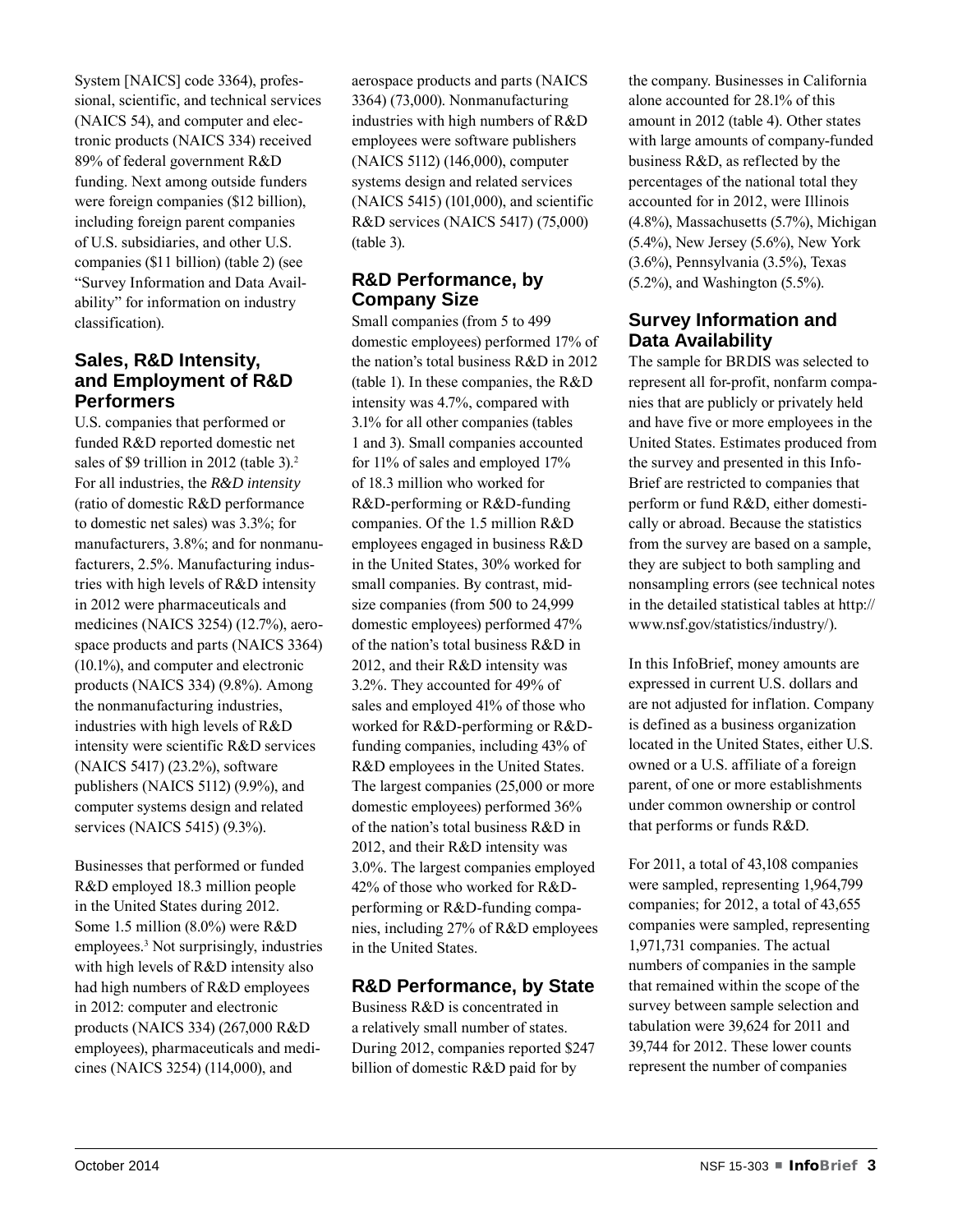|                                                      |                             | R&D       | Domestic employment      |                  |  |
|------------------------------------------------------|-----------------------------|-----------|--------------------------|------------------|--|
|                                                      | Domestic net sales          | intensity | (thousands) <sup>c</sup> |                  |  |
| Industry and NAICS code                              | (US\$millions) <sup>a</sup> | $(\%)^b$  | Total                    | R&D <sup>d</sup> |  |
| All industries, 21-33, 42-81 <sup>e</sup>            | 9,233,431                   | 3.3       | 18,294                   | 1,469            |  |
| Manufacturing industries, 31-33                      | 5,529,851                   | 3.8       | 9,988                    | 886              |  |
| Chemicals, 325                                       | 1,345,922                   | 4.3       | 1,473                    | 162              |  |
| Pharmaceuticals and medicines, 3254                  | 380,151                     | 12.7      | 539                      | 114              |  |
| Other 325                                            | 965.771                     | 0.9       | 934                      | 48               |  |
| Machinery, 333                                       | 388,468                     | 3.7       | 922                      | 89               |  |
| Computer and electronic products, 334                | 661,029                     | 9.8       | 1,439                    | 267              |  |
| Electrical equipment, appliance, and components, 335 | 111,858                     | 2.8       | 325                      | 25               |  |
| Transportation equipment, 336                        | 910,357                     | 4.6       | 1,611                    | 147              |  |
| Automobiles, trailers, and parts, 3361-63            | 598,284                     | D         | 794                      | 64               |  |
| Aerospace products and parts, 3364                   | 246,598                     | 10.1      | 615                      | 73               |  |
| Other 336                                            | 65,475                      | D         | 202                      | 10               |  |
| Manufacturing nec, other 31-33                       | 2,112,217                   | 1.3       | 4,218                    | 196              |  |
| Nonmanufacturing industries, 21-23, 42-81            | 3,703,580                   | 2.5       | 8,306                    | 583              |  |
| Information, 51                                      | 1,054,016                   | 4.4       | 2,050                    | 225              |  |
| Software publishers, 5112                            | 291,711                     | 9.9       | 470                      | 146              |  |
| Other 51                                             | 762,305                     | 2.4       | 1,580                    | 79               |  |
| Finance and insurance, 52                            | 939,993                     | 0.4       | 1,323                    | 26               |  |
| Professional, scientific, and technical services, 54 | 341,527                     | 10.0      | 1,269                    | 248              |  |
| Computer systems design and related services, 5415   | 120,944                     | 9.3       | 509<br>j.                | 101              |  |
| Scientific R&D services, 5417                        | 71,332                      | 23.2      | 208                      | 75               |  |
| Other 54                                             | 149,251                     | 4.4       | 552                      | 72               |  |
| Nonmanufacturing nec, other 21-23, 42-81             | 1,368,044                   | 0.7       | 3,664                    | 84               |  |
| Size of company (number of domestic employees)       |                             |           |                          |                  |  |
| $5 - 24$                                             | 134,492                     | 7.3       | 472                      | 111              |  |
| $25 - 49$                                            | 146,110                     | 4.9       | 455                      | 70               |  |
| $50 - 99$                                            | 154,149                     | 6.0       | 542                      | 77               |  |
| 100-249                                              | 352,975                     | 3.5       | 993                      | 101              |  |
| 250-499                                              | 271,839                     | 4.1       | 738                      | 79               |  |
| 500-999                                              | 330,036                     | 3.5       | 755                      | 67               |  |
| 1,000-4,999                                          | 1,231,026                   | 4.1       | 2,583                    | 226              |  |
| 5,000-9,999                                          | 1,176,198                   | 2.6       | 1,557                    | 138              |  |
| 10,000-24,999                                        | 1,742,153                   | 2.8       | 2,590                    | 198              |  |
| 25,000 or more                                       | 3,694,455                   | 3.0       | 7,608                    | 401              |  |

TABLE 3. Sales and employment for companies that performed or funded business R&D, by selected industry and company size: 2012

D = suppressed to avoid disclosure of confidential information; i = more than 50% of value imputed.

NAICS = North American Industry Classification System; nec = not elsewhere classified.

<sup>a</sup> Includes domestic net sales of companies that perform or fund R&D, transfers to foreign subsidiaries, and export sales to foreign companies; excludes intracompany transfers and sales by foreign subsidiaries.

<sup>b</sup> R&D intensity is domestic R&D paid for by the company and others and performed by the company divided by domestic net sales.

<sup>c</sup> Data recorded on 12 March represent employment figures for the year.

<sup>d</sup> Includes scientists and engineers and their managers and also technicians, technologists, and support staff.

<sup>e</sup> Includes companies located in the United States that performed or funded R&D.

NOTES: Detail may not add to total because of rounding. Industry classification was based on dominant business code for domestic R&D performance, where available. For companies that did not report business codes, classification used for sampling was assigned. Excludes data for federally funded research and development centers. The Business R&D and Innovation Survey does not include companies with fewer than five employees.

SOURCE: National Science Foundation, National Center for Science and Engineering Statistics, Business R&D and Innovation Survey, 2012.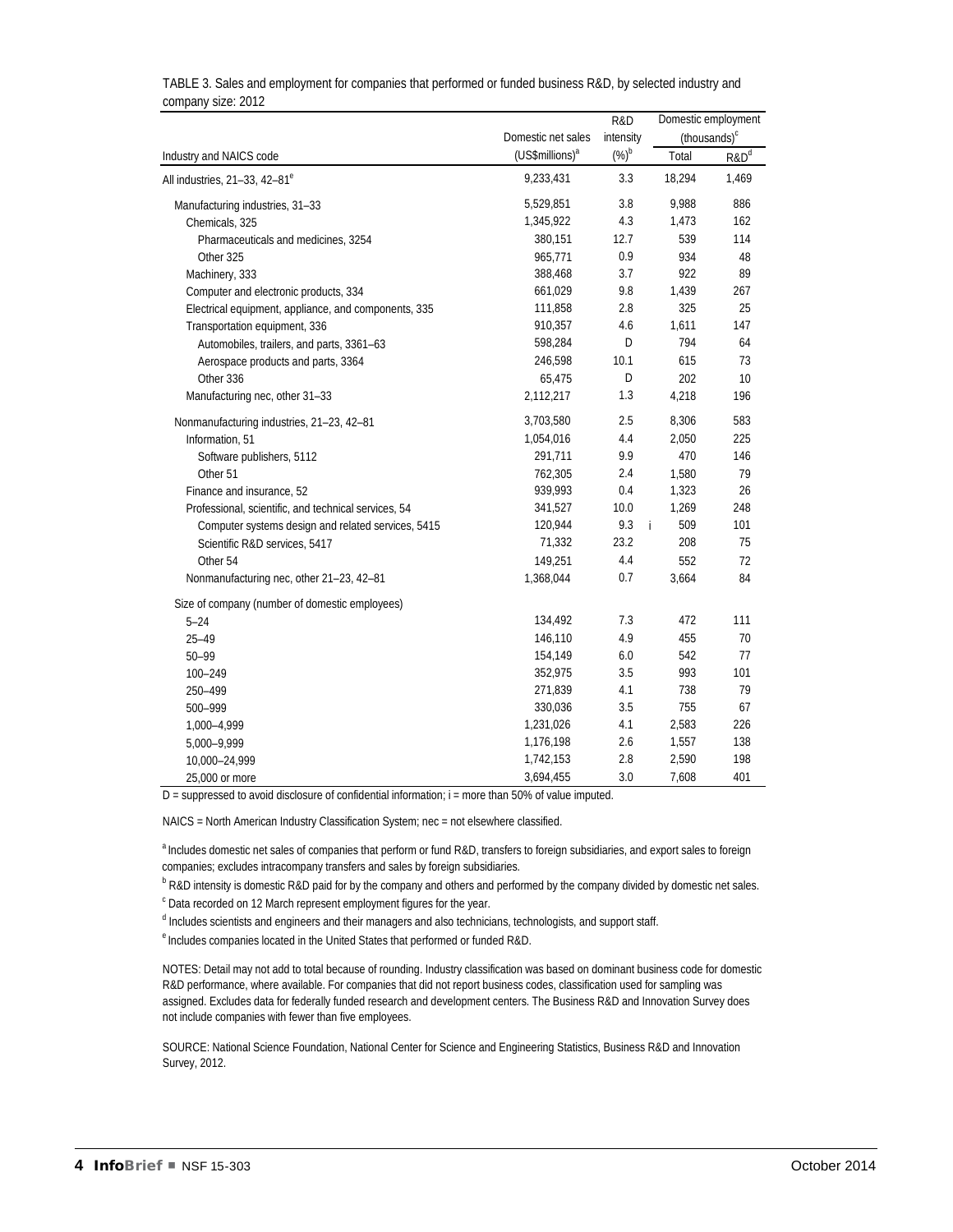| State                      | All R&D | Paid for by<br>the company | Paid for<br>by others |    | <b>State</b>                     | All R&D | Paid for by<br>the company |    | Paid for<br>by others |     |
|----------------------------|---------|----------------------------|-----------------------|----|----------------------------------|---------|----------------------------|----|-----------------------|-----|
| United States <sup>a</sup> | 302,250 | 247,280                    | 54,970                |    | Montana                          | 105 i   | 81                         |    | 24                    |     |
| Alabama                    | 1.284   | 779                        | 505                   |    | Nebraska                         | 578     | 539                        |    | 39                    |     |
| Alaska                     | 39 e    | 23                         | 16 e<br>$\mathbf{e}$  |    | Nevada                           | 634     | 552                        |    | 83                    |     |
| Arizona                    | 4,962   | 3,864                      | 1,098                 |    | New Hampshire                    | 1,857   | 796                        |    | 1,060                 |     |
| Arkansas                   | 305     | 275                        | 30                    |    | New Jersey                       | 15,810  | 13,854                     |    | 1,956                 |     |
| California                 | 81,689  | 69,493                     | 12,196                |    | New Mexico                       | 445     | 242                        |    | 203                   |     |
| Colorado                   | 4,105   | 3,462                      | 643                   |    | New York                         | 11,732  | 8,831                      |    | 2,900                 | - i |
| Connecticut                | 7,343   | 5,527                      | 1,815                 |    | North Carolina                   | 6,254   | 5,143                      |    | 1,111                 |     |
| Delaware                   | 2,415   | 1,866                      | 549                   |    | North Dakota                     | 222     | 202                        |    | 20                    |     |
| District of Columbia       | 260     | 153                        | j.<br>107             |    | Ohio                             | 7,755   | 5,402                      |    | 2,353                 | -i  |
| Florida                    | 5,211   | 3,353                      | 1,858 i               |    | Oklahoma                         | 463     | 406                        |    | 57                    | -i. |
| Georgia                    | 3,875   | 3,295                      | 580 i                 |    | Oregon                           | 5,156 i | 4,873                      | j. | 282                   |     |
| Hawaii                     | 188     | 130                        | 58                    |    | Pennsylvania                     | 9,318   | 8,683                      |    | 635                   |     |
| Idaho                      | 1,079   | 833                        | 246                   |    | Rhode Island                     | 450     | 408                        |    | 42                    |     |
| <b>Illinois</b>            | 13,001  | 11,769                     | 1,232                 |    | South Carolina                   | 1,615   | 1,206                      |    | 409                   | -i  |
| Indiana                    | 6,044   | 5,223                      | 821                   |    | South Dakota                     | 112     | 94                         |    | 18                    |     |
| lowa                       | 1,763   | 1,186                      | 577                   |    | Tennessee                        | 1,437   | 1,118                      |    | 320                   |     |
| Kansas                     | 2,072   | 1,446                      | 626                   |    | Texas                            | 15,163  | 12,859                     |    | 2,305                 | -i  |
| Kentucky                   | 1,074   | 772                        | 302                   |    | Utah                             | 2,134   | 1,546                      |    | 588                   | -i. |
| Louisiana                  | 363 i   | 282                        | 80                    | -i | Vermont                          | 466 i   | 425                        | j. | 41                    |     |
| Maine                      | 275     | 236                        | 39                    |    | Virginia                         | 4,756   | 2,356                      |    | 2,400                 | - i |
| Maryland                   | 4,028   | 1,929                      | 2,099                 |    | Washington                       | 14,494  | 13,678                     |    | 815                   | -i  |
| Massachusetts              | 17,491  | 14,157                     | 3,334                 |    | West Virginia                    | 305     | 257                        |    | 48                    |     |
| Michigan                   | 14,912  | 13,460                     | 1,452                 |    | Wisconsin                        | 4,135   | 3,654                      |    | 481                   |     |
| Minnesota                  | 6,216   | 5,616                      | 600                   |    | Wyoming                          | 30 e    | 23                         | e  | $\overline{7}$        | e   |
| Mississippi                | 273     | 219                        | 54                    |    | Undistributed funds <sup>b</sup> | 9,580   | 7,423                      |    | 2,157                 |     |
| Missouri                   | 6.982 i | 3.282                      | 3.700                 |    |                                  |         |                            |    |                       |     |

TABLE 4. Funds spent for business R&D performed in the United States, by source of funds and state: 2012 (Millions of U.S. dollars)

e = more than 50% of the cell value is imputed due to raking of state data; i = more than 50% of value is imputed due to reasons other than ranking of state data.

<sup>a</sup> Includes companies located in the United States that performed or funded R&D.

<sup>b</sup> Includes data reported on Form BRDI-1 not allocated to a specific state. Data reported on Form BRD-1(S), the questionnaire sent to small companies or companies new to the survey, were allocated to the state in the address on the company's survey form, which is usually the company's headquarters.

NOTES: Detail may not add to totals because of rounding. Excludes data for federally funded research and development centers.

SOURCE: National Science Foundation, National Center for Science and Engineering Statistics, Business R&D and Innovation Survey, 2012.

that were determined to be within the scope of the survey after all data collected were processed. Reasons for the reduced counts include mergers, acquisitions, and instances where companies had gone out of business in the interim. Of these in-scope companies, 71.5% were considered to have met the criteria for a complete response to the 2011 survey; 77.1% met the 2012 survey response criteria. Industry classification was based on the dominant business activity for domestic R&D performance, where available. For reporting units that did not report business activity codes for R&D, the classification used for sampling was assigned.

The full set of detailed tables from this survey will be available in the report *Business R&D and Innovation: 2012* (http://www.nsf.gov/statistics/ industry/). Individual detailed tables

and tables with relative standard errors and imputation rates from the 2012 survey may be available in advance of the full report. For further information, contact Raymond M. Wolfe.

#### **Notes**

1. Raymond M. Wolfe, Research and Development Statistics Program, National Center for Science and Engineering Statistics, National Science Foundation, 4201 Wilson Boulevard,